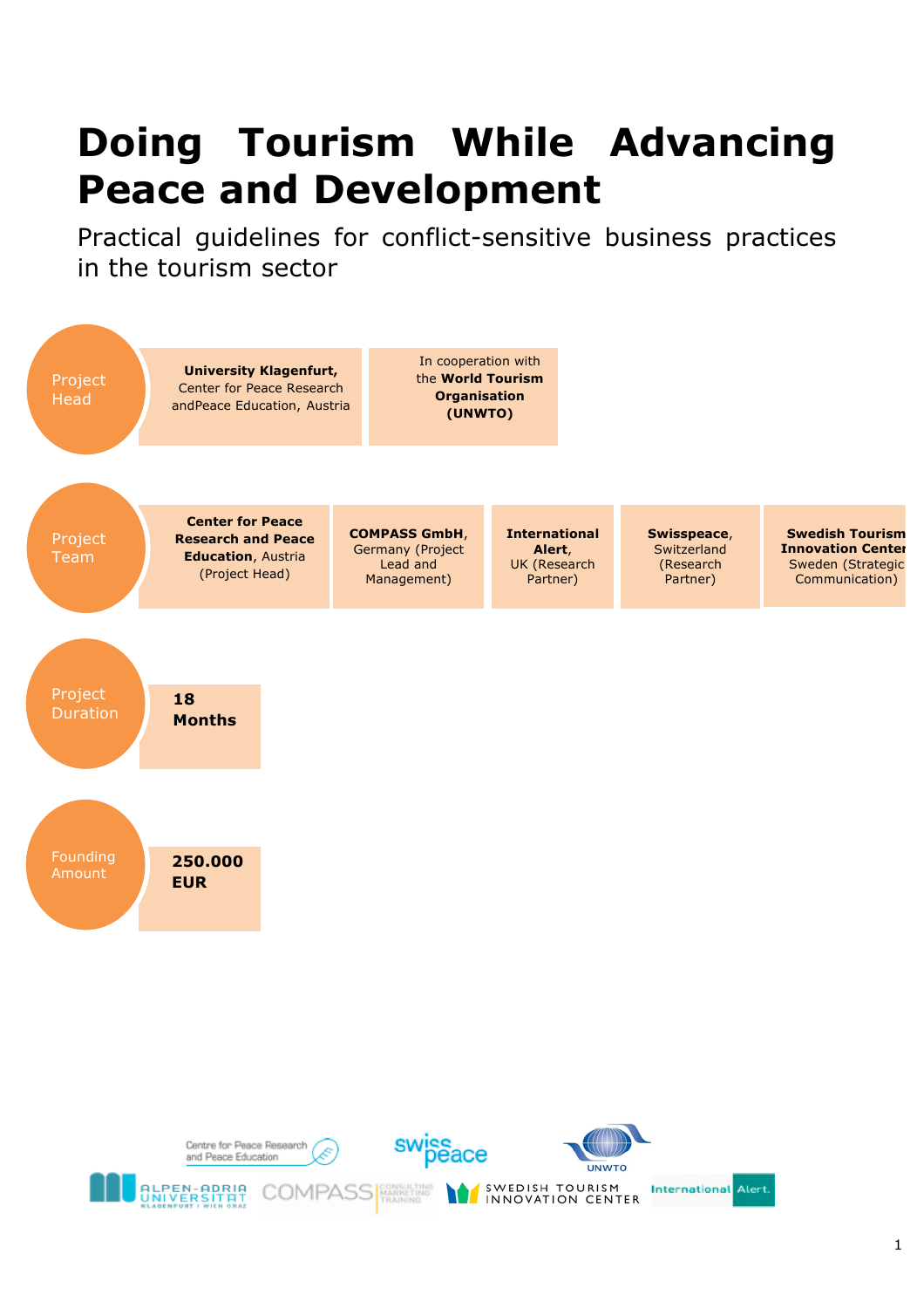*"Travel has become one of the areat forces for peace and understanding in our time.* As people move throughout the world and *learn to know each other, to understand each other's customs and to appreciate the dualities of individuals of each nation, we <u>are building a level of international</u> Inderstanding which can sharply improve the atmosphere for world peace."* 

*John F. Kennedy* 

# **Executive Summary**

.

Tourism is very vulnerable to any form of conflict and thus highly dependent on a certain level of security and safety in order to carry out its operations, cater for tourist arrivals and develop new destinations.

At the same time the tourism sector is highly resilient and recovers in the aftermath of a conflict very rapidly and is able to adapt its activities to particular circumstances. Tourism often operates in conflict-affected environments, although tourism operators often lack the understanding and capacity on how reduce the risk of conflict, let alone how to avoid a negative impact on the conflict. Neither do they fully understand how they can harness the positive contribution of their business towards peace-building.

It is this lack of understanding and capacity that the project wishes to address, based on the assumption that tourism can play an enhanced positive role in peace-building. The private sector can contribute to economic recovery in many post- conflict settings, with investments generating jobs, business opportunities and bringing managerial know-how and expertise to the local population. Further, based upon mutual economic interests, the private sector can bring people across the divide together to pursue a common goal.

The objective of this project is to help the tourism industry in better understanding its operating context in conflict-affected countries and to help the industry to act upon this understanding; namely to reduce risks and impacts associated with conflict and to maximise the positive contribution to peacebuilding. Based on research, the outcome of this project will be **practical guidelines** for the tourism **private** sector in source markets and destinations on how to do business in a conflict- prone setting (conflict and post-conflict) and at the same time advancing peace and development. In addition and as an outcome of the research **recommendations** for the **public** sector on how to support the work of the tourism private sector in order to harness the positive contribution of business towards peace-building will be elaborated.

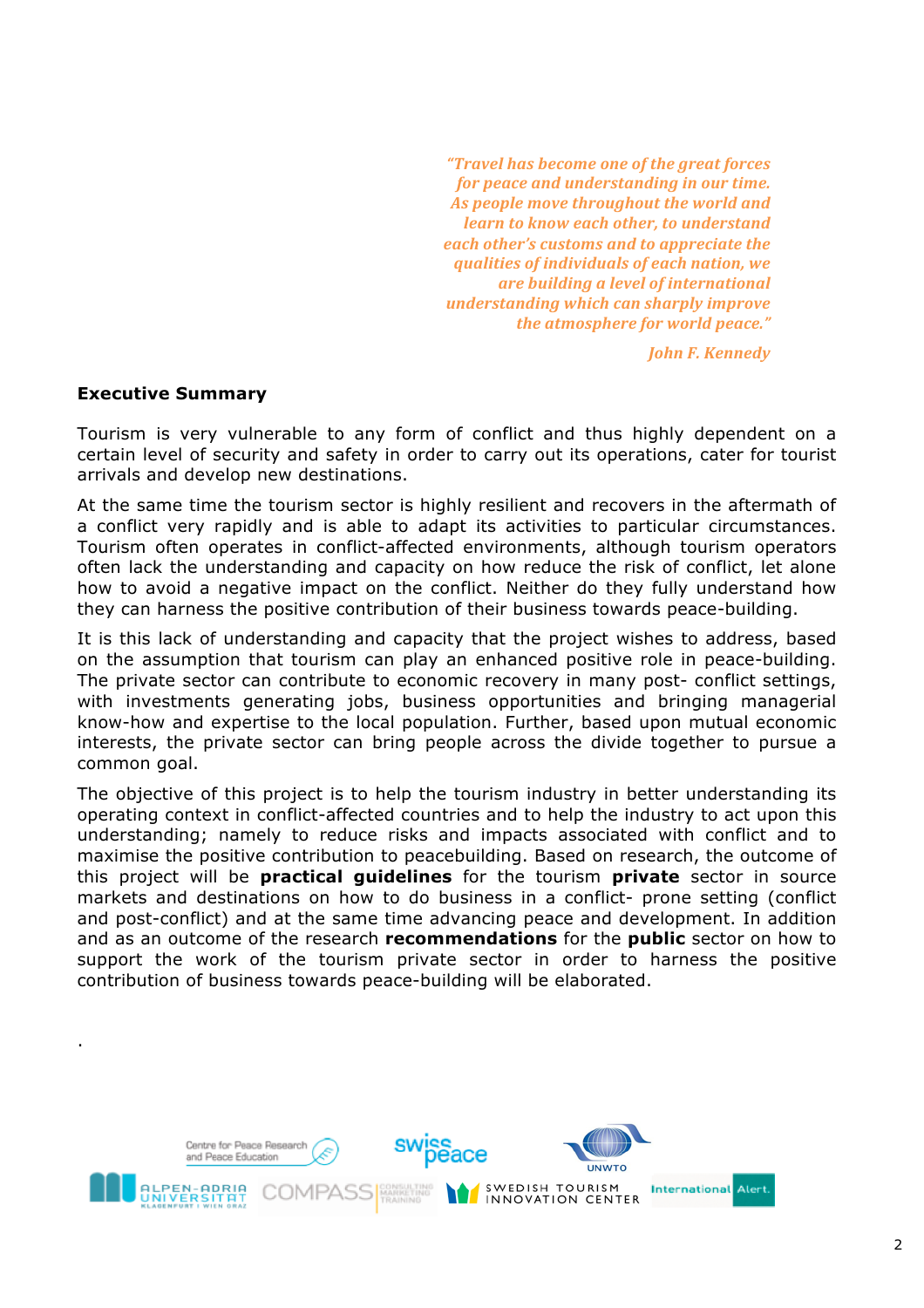# **1 Background**

Tourism is a vibrant dynamic industry contributing to prosperity, development and employment. The industry continues to experience growth and is one of the fastest growing economic sectors in the world. It has become one of the major players in international commerce and represents one of the main sources of income for many developing countries. According to the World Tourism Organization travel and tourism represent an estimated 5% of world's global gross domestic product with a strong multiplier effect in other sectors. It is a powerful source of export revenues, contributing 30% of the world's services exports (USD 1 trillion a year) and about 45% of the total services exports in developing countries. In 2010 the tourism industry represented around 8% of the total job market worldwide, equivalent to about 235 million jobs (direct and indirect), or one in every 12.3 jobs. $^1$  In 2012, for the first time, more than one billion international tourist arrivals were counted worldwide. This number will continue to increase by 3.3% a year on average, which are about 43 million additional tourist arrivals. In 2030, international tourist arrivals will reach about  $1.8$  billion<sup>2</sup>.

In order to be able to further grow as forecasted, several factors that impact on tourism are of relevance, while the key factors are security and safety. The absence of peace leads to an absence of tourism and a minimal level of security and safety is a prerequisite for the tourism industry to function. The most recent example is the Arab Spring and its impact on tourism. The steep decline in international tourist arrivals and thus receipts in Egypt and Tunisia (about -30%<sup>3</sup> in 2011) clearly showcased the vulnerability of the tourism sector during these unrests. Once the first unrests ended during 2012, the tourism sector immediately recovered and even increased its numbers. In Egypt the recovery ended abruptly in summer 2013, when the next unrests started. Again a significant decline in international arrivals was recorded (-24,5 % in July and -45,6 % in August 2013<sup>4</sup>).

There are many other conflicts of different levels of intensity<sup>5</sup> that can be found throughout the globe that hinder tourism development to various degrees.

Usually the phase of the conflict itself and the time after the settlement of the conflict are marked by the attempt of the many mostly small private actors, "somehow" to survive or quickly win back customers and rebuild their business again. This reconstruction is done mostly uncoordinated and without an overarching plan. Such lack of coordination and guidance is based on the lack of knowledge on how to act and react under such specific circumstances that comprise conflict-prone settings.

This lack of knowledge on how to use tourism as an instrument for peace-building efforts in conflict-prone settings is remarkable, since tourism is one of the largest industries with an immense global economic power that involves a multitude of

!!!!!!!!!!!!!!!!!!!!!!!!!!!!!!!!!!!!!!!!!!!!!!!!!!!!!!!!!!!!

<sup>5</sup> For more information on the amount of conflicts and their intensity please see: Heidelberg, International Institute for International Conflict Research, http://www.hiik.de/en/methodik/index.html



<sup>1</sup> ILO, Development and Challenges in the Hospitality and Tourism Sector, Issues Paper for Discussion at the Global Forum for the Hotels, Catherin, Tourism Sector, November 2010

<sup>&</sup>lt;sup>2</sup> UNWTO Tourism Towards 2030- Global Overview, Madrid, 2011.

<sup>3</sup> UNWTO Barometer, January 2012

 $<sup>4</sup>$  UNWTO Barometer, October2013</sup>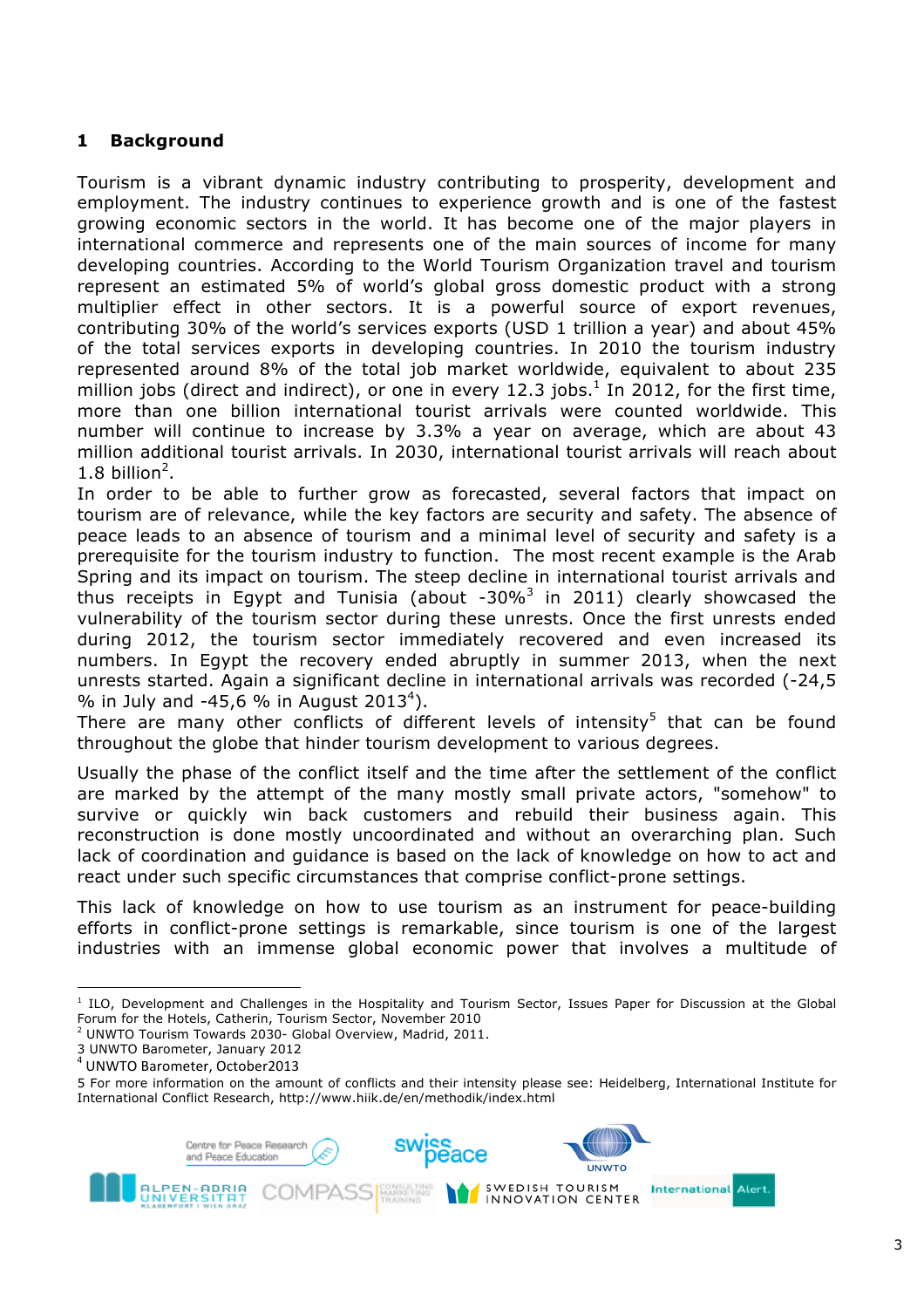different actors of different types and sizes and is closely intertwined with the landscapes, towns, and other economic sectors, politics and the social environment in the destinations. Given that it touches almost all aspects of everyday life of the local populations in the destinations and brings, if managed sustainably, many social, economic, environmental and cultural benefits, it is only right to start harnessing its peacebuilding potential.

Thus, it is believed that by providing guidance to the tourism industry on how to be conflict-sensitive in conflict and post-conflict settings not only this gap of knowledge will be filled, but the private sector also will be enabled to reduce its business costs and risks that arise in these specific conflict-affected settings. At the same time the actors will better understand their role in such complex surroundings.

It is therefore the intention of this proposed project to assist the private and public sectors in obtaining a better understanding on their options of building a conflictsensitive tourism sector that helps them in mitigating costs and risks and at the same time contributes to conflict transformation processes. Whilst focus will be on the private providers in source, as well as in target markets in countries, regions and sub-regions that have suffered or currently suffer from a conflict also the public authorities and the local communities in the target market will gain a better understanding on their specific roles in such constellations.

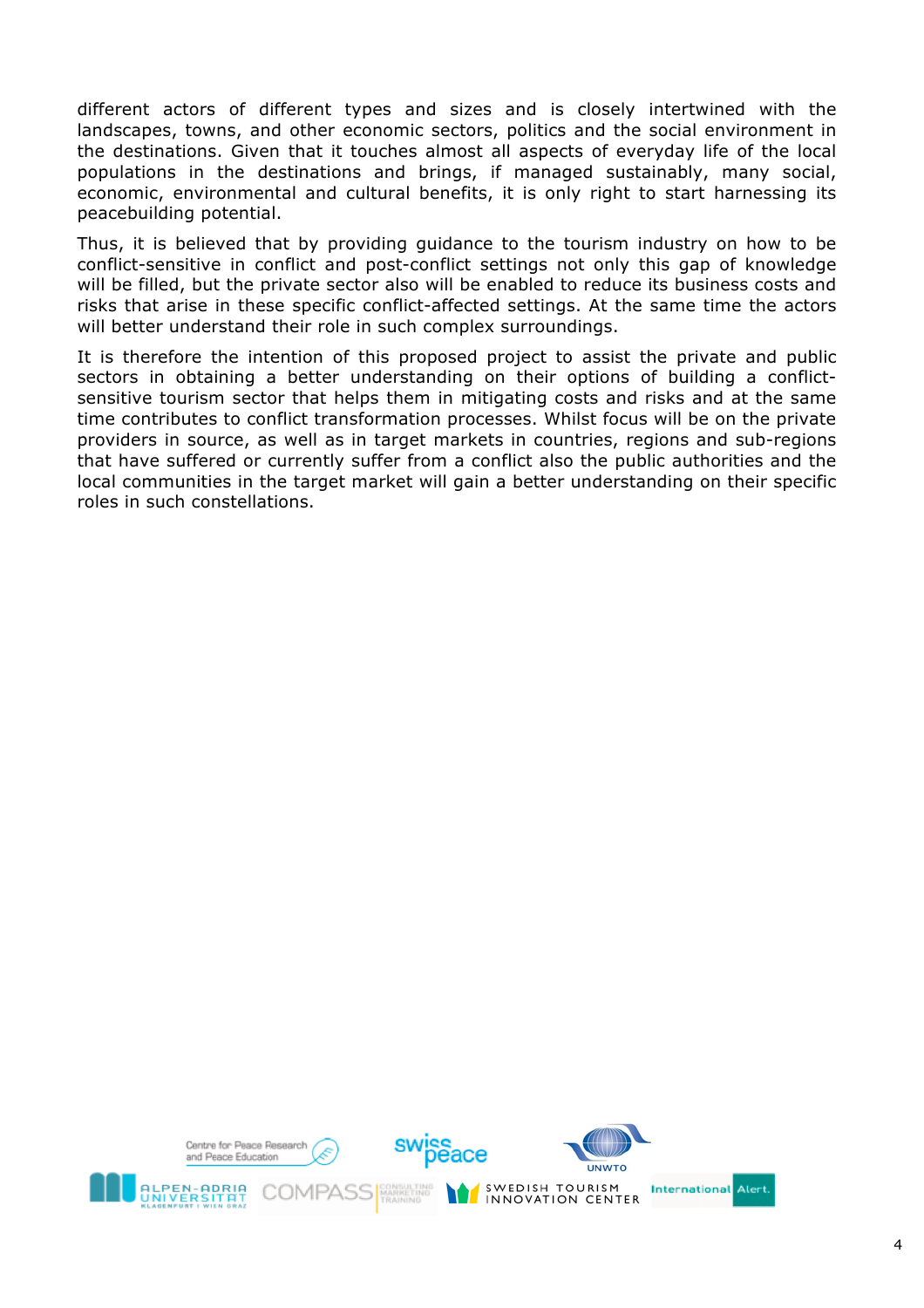# **2 Baseline**

The proposed project builds strongly on a research project that has been conducted by a part of the project partners (COMPASS GmbH, swisspeace and International Alert) in 2008- 2010 (financed by the DSF- German Foundation for Peace Research). The aim of the study was to research the relationship between the tourism industry and conflict-affected destinations in Sri Lanka, Croatia and Rwanda<sup>6</sup>.

This previous research showed:

- That there is limited understanding regarding the (potential) contributions of public and private tourism sector actors in restoring peace as well as the realities of business actors in conflict contexts.
- Many activities of providers related to peace are likely to have been implemented as a coping strategy or to mitigate risk. Mainly due to the complexity of issues surrounding conflicts, private sector actors have gaps in their capacity to fully grasp the conflict contexts and of how their actions can contribute to peace promotion and conflict prevention. Though this fact is understandable considering the complex and cross-linked structure of the tourism sector however the private sector is dependent upon security and stability and is increasingly being identified as a potential 'driver for development<sup>18</sup>.
- ! Economic self-interest is an important but not sufficient mobilizing factor for corporate engagement in peace. Factors, such as a lack of awareness regarding the options for business contributions to peace-building; a lack of organizational capacity, and political space for engagement, negatively influenced the willingness and ability of tourism actors to assume an active role in peace-building.

With the DSF-study a solid knowledge- base has been created and it can be continued working from there. The task now is to use the academic research results from the DSFstudy in order to use them as a basis and additionally to the further research results that will be achieved in the framework of the project, elaborate for the elaboration of concrete and application-oriented guidelines for the private tourism sector and recommendations for the public sector.

Whereas the DSF-study was focused on the private tourism sector in post-conflict destinations having overcome a civil war and was written from the peace researchers' point of view, the proposed study will take the perspective of the private tourism stakeholders and a much broader conflict context (not only civil war) into account.

8 See: World Bank. 2013. 'Jobs'. World Development Report.

!!!!!!!!!!!!!!!!!!!!!!!!!!!!!!!!!!!!!!!!!!!!!!!!!!!!!!!!!!!!



<sup>6</sup> DSF-Study: JORAS U./PALME K./ALLURI R./LEICHER M./, Tourism, Peace and Conflict: Effects, Strategies and the Private Sector Engagement in Peace-building, DSF- German Foundation for Peace Research, Osnabrück, DSF No 26, 2011

<sup>7</sup> DSF-Study: JORAS U./PALME K./ALLURI R./LEICHER M./, Tourism, Peace and Conflict: Effects, Strategies and the Private Sector Engagement in Peace-building, DSF- German Foundation for Peace Research, Osnabrück, DSF No 26, 2011, p.XI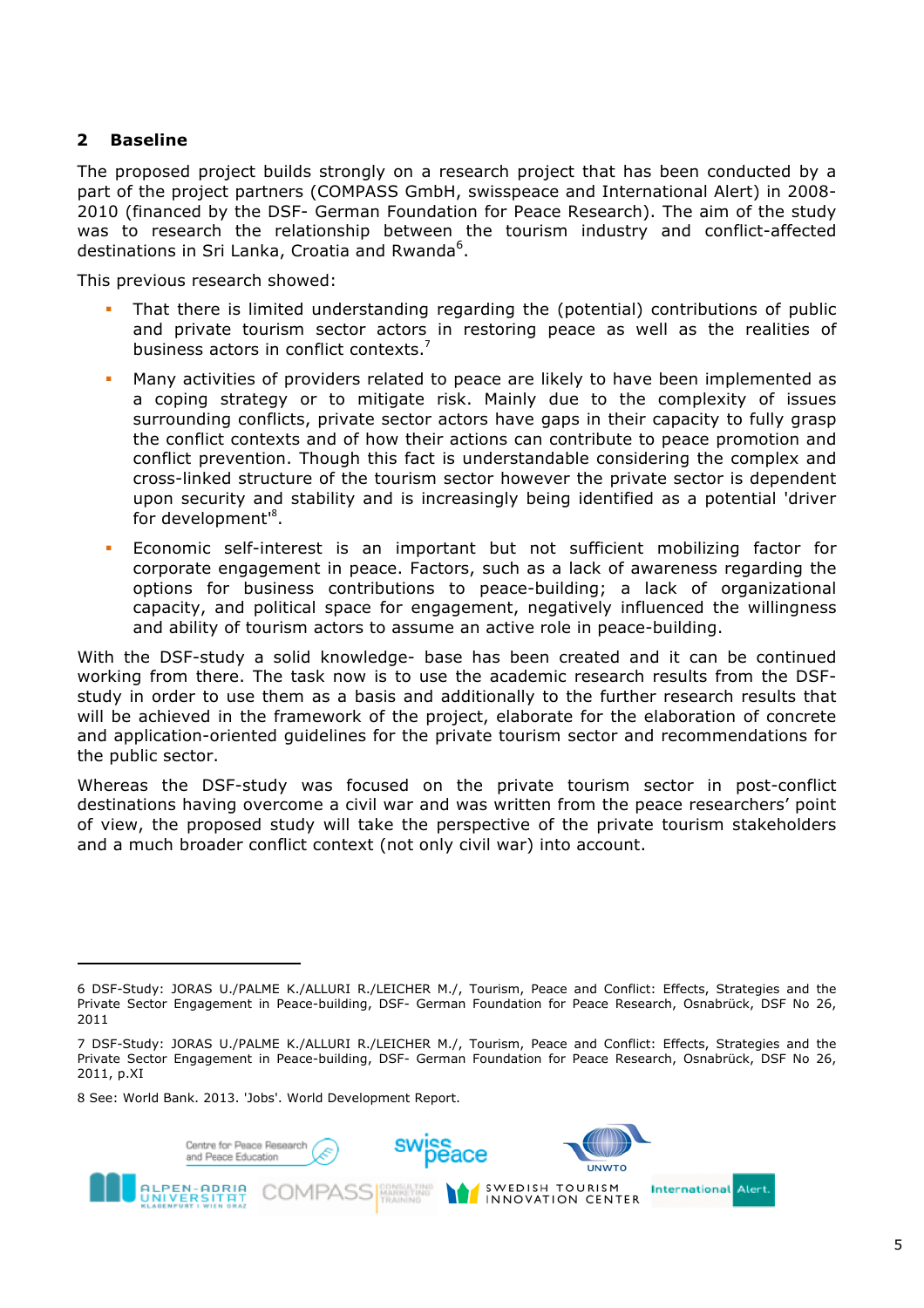# **3. Aim**

The overall aim of this project is to assist the tourism private and public sector in better understanding their options in conflict and post- conflict settings and thus reduce costs and risks while at the same time to support peace processes.

# **Outputs:**

- ! **Practical guidelines** on conflict-sensitive business practices for private tourism providers in source and target markets in conflict and post-conflict areas.
- ! **Recommendations** for the public sector on how to support the work of the tourism private sector in order to harness the positive contribution of business towards peace-building.
- ! An **online 'community** of research and practice' on "Tourism, Conflict and Peace" that shall provide a platform for exchanging views on the applicability of the research results in real business life. In particular it shall help in the formulation of and discussion of the practical guidelines on conflict-sensitive business practices for private tourism providers.

# **Outcome:**

- Better understanding on how to do tourism- related business in conflict-affected areas in order to reduce negative impacts on conflicts and to harness the positive ones towards peace-building
- ! Conflict-sensitive approach in the reconstruction of the business once a conflict ends and thus reduction of costs and risks of the tourism providers
- **EXECTE:** Better understanding among the tourism stakeholders on their options in contributions to peace-building efforts in general, conflict transformation and reconciliation efforts in particular
- ! Better understanding on specifics of a partnership between public and private sector in conflict and post-conflict areas in order to limit negative impacts and harness positive ones
- ! Awareness of the public sector on how to assist the private sector in conflictsensitive business and understanding on how to maximize their positive impact on peace-building, e.g. better investment conditions, human resource policies, taxation issues, leverage of association building, short bureaucracy paths etc.
- ! Empowerment of local tourism stakeholders through the creation of jobs and thus contribution to conflict transformation processes in the countries or regions that recover from a conflict
- ! Enablement of the international community in supporting projects related to conflict sensitive tourism- development with the aim to contribute to political stability in the countries or regions that recover from a conflict

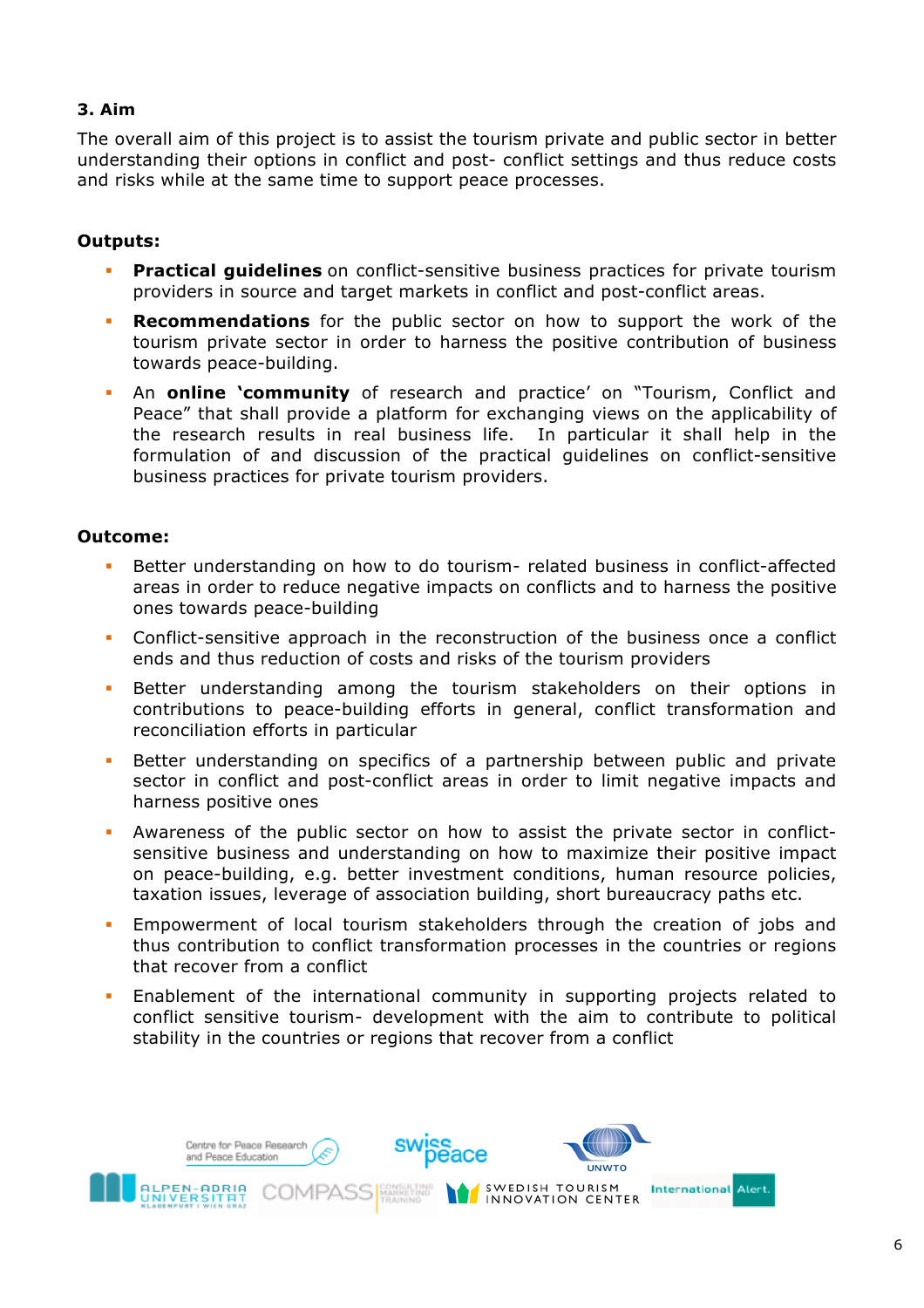# **3 Beneficiaries**

## **Direct Beneficiaries**

The *direct beneficiaries* of this project will be private providers in the tourism industry that are doing business in conflict and post-conflict-settings. This includes local private stakeholders in the destinations and those operating in the source markets. For each of these major tourism segments, the guidelines will also include corresponding checklists that will give orientation in the stakeholder's daily work. But also for the host- and knowledge community distinctive benefits are expected.

The major benefits for the Business Sector (the tourism industry in the source and target markets e.g. tour operators, travel agencies, the hotel and catering sectors, private attractions, trade associations, chambers of commerce etc.) will derive from the application of the guidelines in the medium and long term. The guidelines will act as practical tool for private sectors in the source as well as the target destinations. In the target destinations they will actively support the tourism industry throughout the reconstruction. Furthermore, a simultaneously increased awareness of the respective public sector will facilitate private sector initiatives and boost the positive effects for all stakeholders involved. The tourism industry of the tourist's source market will benefit from a higher certainty towards their customers through better structured reconstruction processes at the target destination.

#### **Indirect Beneficiaries**

The *indirect beneficiaries* of this project will be: the Public Sector (local, regional and national authorities; tourist boards; public attractions such as national and regional parks, archaeological sites, museums, transports and local development agencies. The benefits derive from the research activity and from the dissemination of the guidelines. There will be an increasing awareness about the role of the tourism industry for peace-building processes which will also facilitate the generation of funding, for example for capacity building as well as consulting projects. The online Tourism & Peace and Conflict research community will leverage these benefits and can moreover serve the public sector as important source of information such as best practice examples.

The Knowledge Community (international organisations, academics, training organisations, research centres, think-tanks and the media etc.) will firstly benefit from the conducted research activities itself as well as from the application of the guidelines in the long-run. The research activities as well as the establishment of an online Tourism & Peace research community will advance the research field of "Peace through Tourism" through providing new input for further research. The guidelines will serve the knowledge community as a tool for monitoring peace-building processes through tourism. On the international level stakeholders include various research centres around the world which conduct peace and conflict research.

The Host Community (local tourism stakeholders and local citizens) will benefit thanks to conflict- sensitive business practices from enhanced job creation based on human rights as well as employment security. This will foster the economic empowerment of the local communities and thus contribute to political stability in the long run.

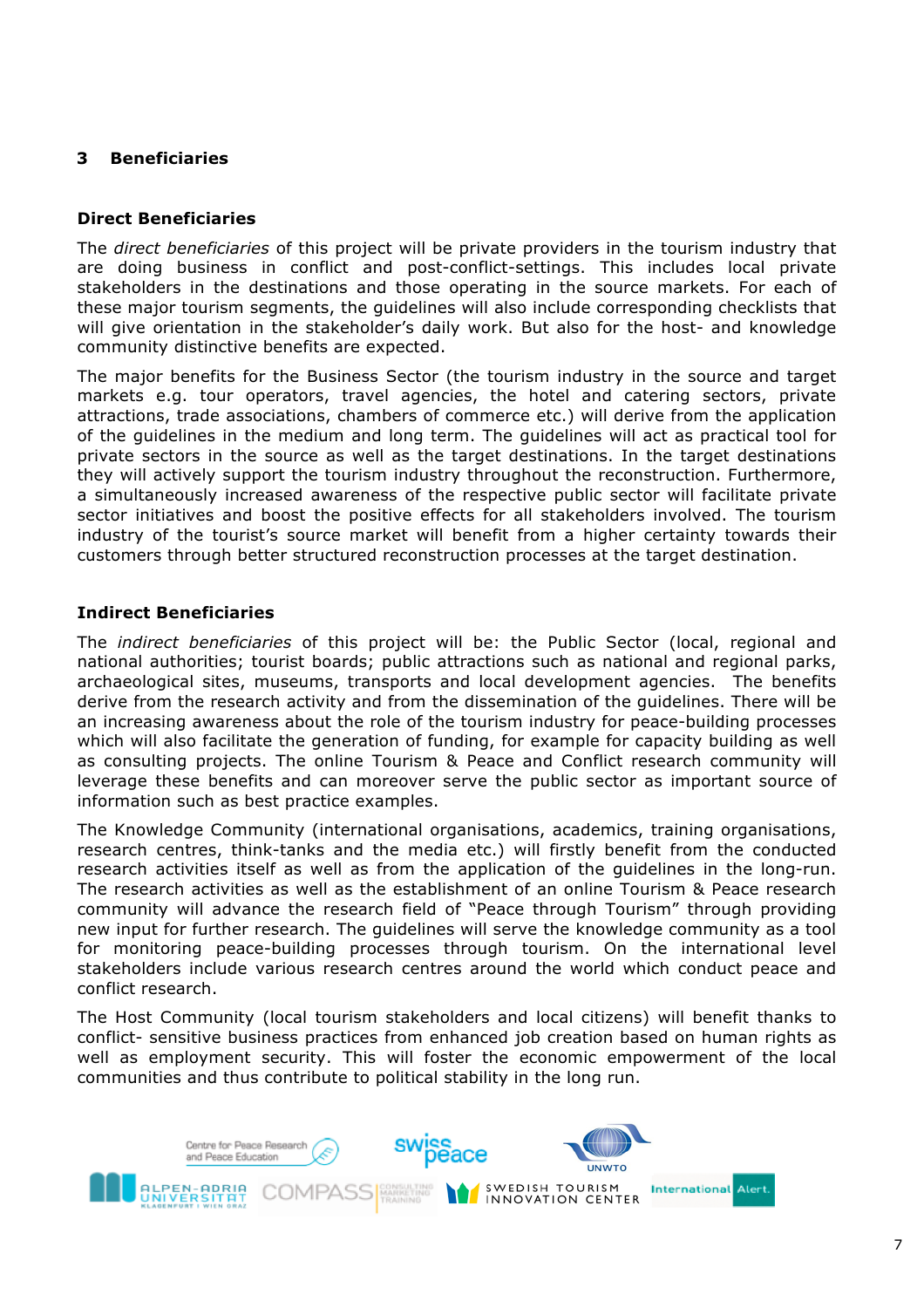# **4. Project Stages**

The project will be implemented in four phases: desk research, field research, drafting the guidelines; piloting and validation in selected countries, namely Sri Lanka, Angola, Colombia and Nepal.

The following figure displays an overview of the project stages, followed by a detailed description below



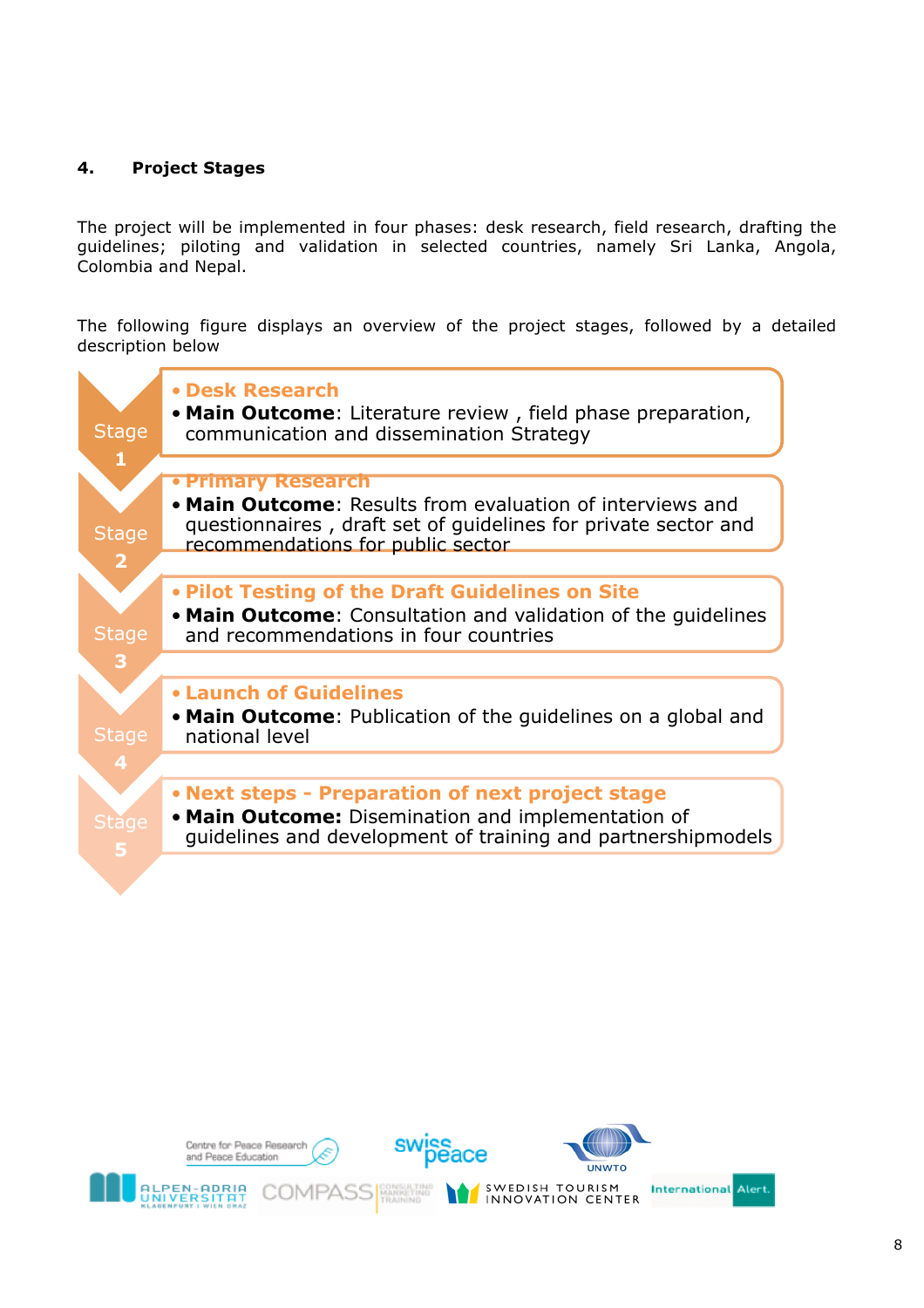# **Stage 1: General Activities and Desk Research**

#### **Main Outcome: Current state of research and field phase preparation**

## **General Activities**

- Refresh existing and establish new collaborations with experts, initiatives and research areas in the field of tourism in the countries where expert interviews will be carried out, namely: **Egypt, Tunisia, Georgia, Libya, Mali, Yemen, Colombia, Sri Lanka, Nepal, Angola, Russia (Dagestan) and Burma**  (current list of countries is based on the experience and engagement of the project partners in these countries. In addition to these countries a call for participation might identify more case studies relevant for the elaboration of the guidelines- see below)
- ! Design and develop an **online platform "Tourism, Conflict and Peace"** with the aim to create a Scientific Community on Tourism, Conflict and Peace for the duration of the project. The core of this platform will be a blog that interacts with a (Tourism and Peace) Facebook page and other social media channels (like Twitter, LinkedIn, YouTube, Xing, etc.). Use this platform for dissemination of questionnaires once developed. There will also be a protected area, where documents and technical papers are available for download. By using Web 2.0 channels, the tourism and peace research community can grow, share input and work together.
- Identify members and establish International Advisory Board
- ! Prepare the **Communication and Dissemination Strategy** (compile mailing lists; identify future workshops, events of relevance for announcing the guidelines)

# **Desk Research**

- In addition to the knowledge compiled in the DSF study, other research results will have to be taken into account. For this purpose the thorough literature review that was carried out in scope of the DSF study will be updated in the first phase of the project
- ! Collect findings from present studies and research results concerning the role of tourism in peace-building efforts in general and in conflict- settings in particular, provide an overview on current conflicts with relevant background information
- Identify scientific findings and research on currently existing knowledge concerning the role of the private sector in peace-building, conflict prevention, conflict transformation and reconciliation efforts in general and of the tourism private sector in particular
- Elaborate the role of the tourism private and public sector with regards to its potential involvement in peace-building efforts

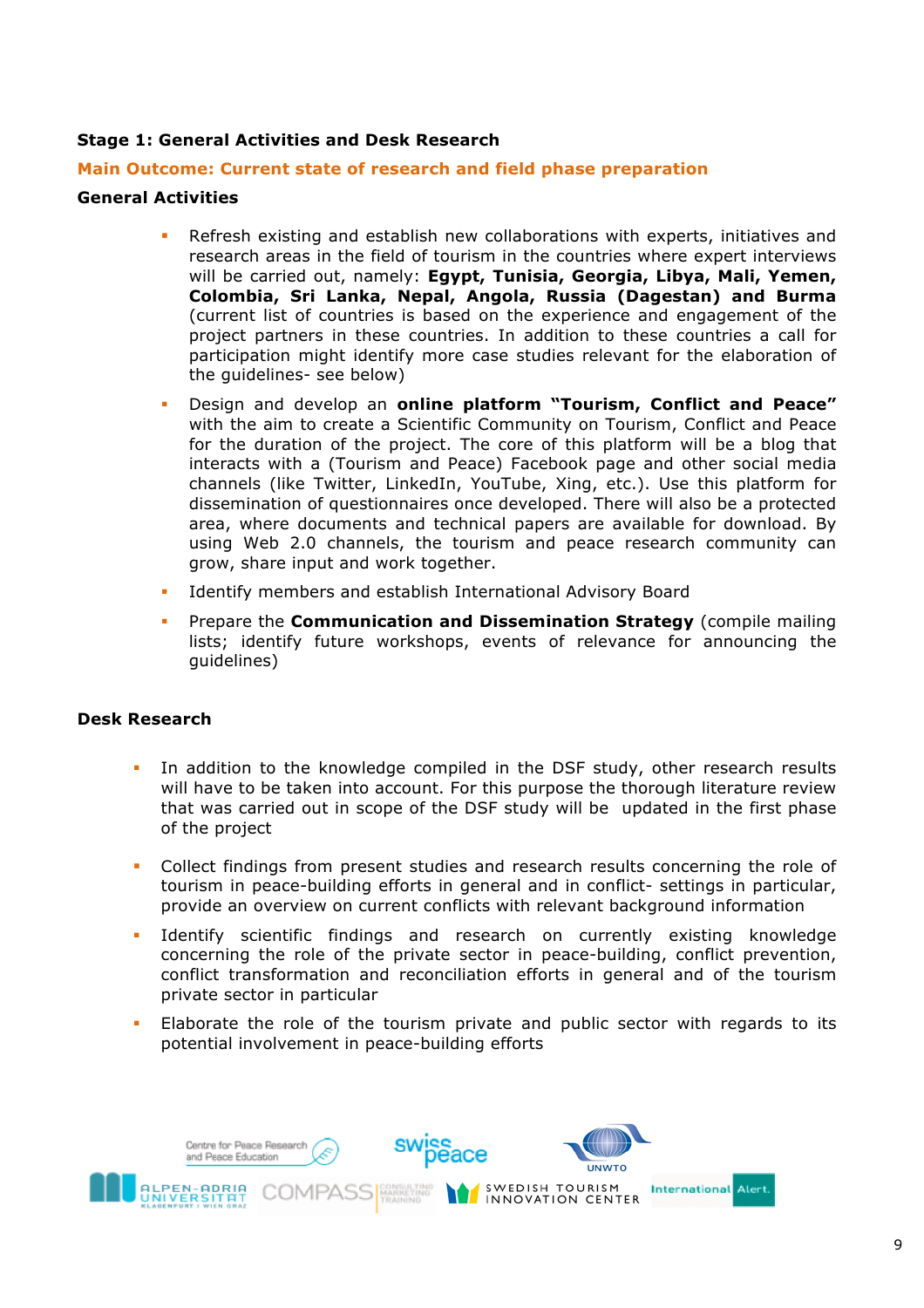- Review the risks and impacts of tourism in conflict-affected environments: risks businesses face when operating in conflict-prone contexts and impacts their operations can have on conflict
- Look into existing conflict-sensitive business practices, including but not limited to CSR strategies and codes of ethics (e.g. the Principles of the UN Global Compact, Global Code of Ethics of Tourism, etc.)
- Study existing conflict-sensitive business guidelines that have been developed for other industry sectors (an overview of other guidelines can be found in Appendix V) such as the extractive industry and explore their applicability for the tourism sector.

# **Develop Qualitative Questionnaire**

- ! Develop a qualitative questionnaire based on the findings above with open questions concerning tourism and conflict and the tourism private sector in conflict and post-conflict settings for the case study countries
- ! Finalise the questionnaire by obtaining feedback from selected tourism experts and conflict specialists Prepare the call for participation in the online platform, in which NGOs and scientific institutions in countries of interest can present their cases and subsequently fill the questionnaires.

# **Stage 2: Primary Research**

# **Main Outcome: Draft Set of Guidelines and Recommendations**

# **Questionnaires**

- ! Disseminate the questionnaire and carry out interviews with the identified experts in tourism development, peace research and conflict mediation in the following countries: **Egypt, Tunisia, Georgia, Libya, Mali, Yemen, Colombia, Sri Lanka, Nepal, Angola, Russia (Dagestan) and Burma** (current list of countries is based on the experience and engagement of the project partners in these countries).
- ! For the further dissemination of the questionnaires in other countries than the ones mentioned above it is planned to use the official contacts of the **World Tourism Organization** and send it to some selected member states (total of 155 Member States) and some selected Affiliate Members (about 400 representatives of the private sector are official members of the UNWTO).
- In addition, an **online call for participation** via the established internet platform "Tourism, Conflict and Peace" will be done, in order to reach NGOs, universities and research institutions in selected countries/regions and subregions that have suffered or currently suffer from a conflict. The call for participation includes general information on the project and a kind of application form. In this, the applicants may present their cases briefly and describe the

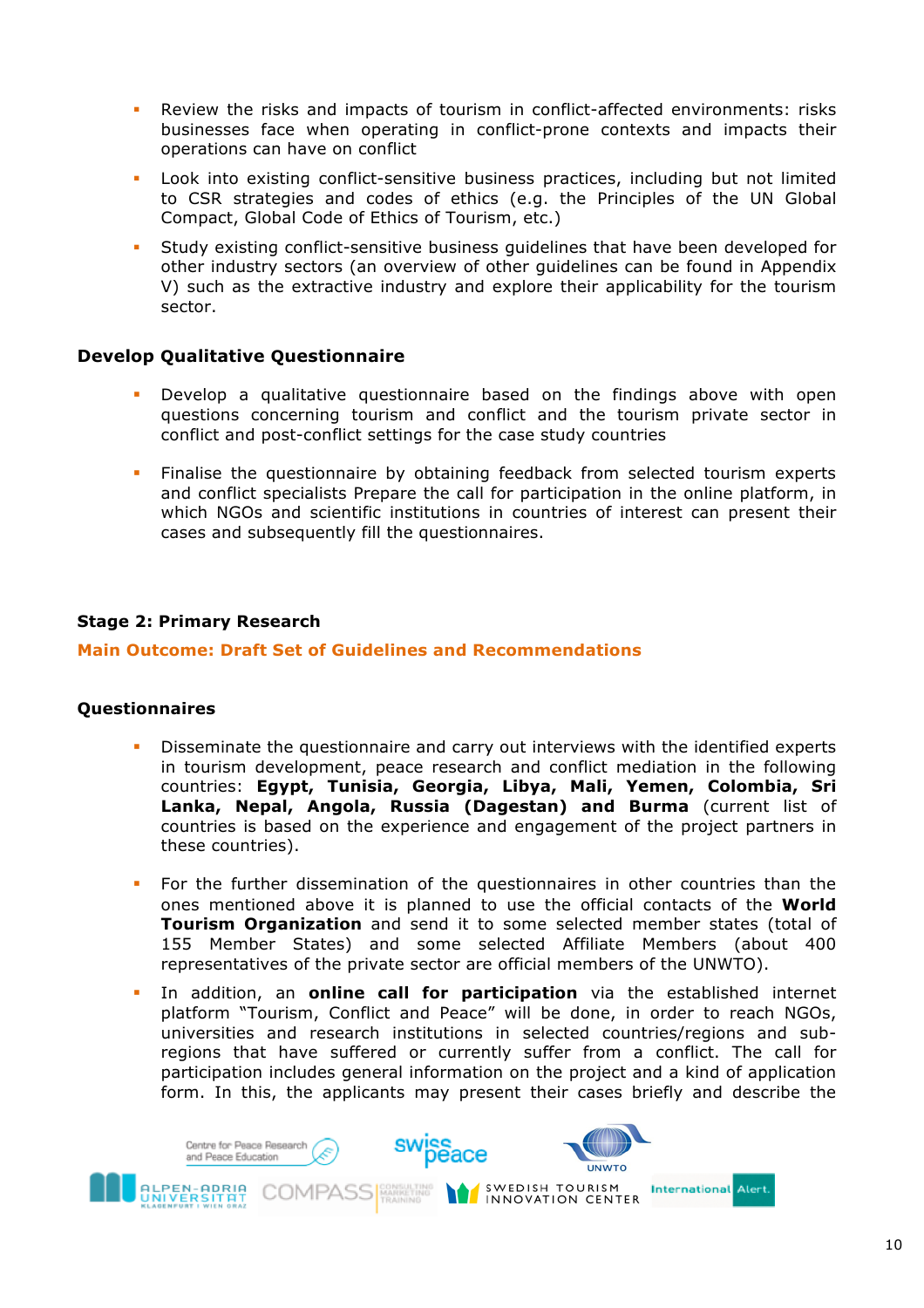suitability of the case as well as its scientific expertise. If a case is accepted by the project team, the submitter receives the final questionnaire and a submission date.

The selection of such cases that are submitted via the internet platform will be based on a pattern of different criteria. This means, each and every case entry will be checked on those criteria and the ones fitting most of them will be considered for further use. However, in the process of condensing the cases into guidelines, the applicability will be tested naturally and a further selection might occur.

# **Evaluation of Questionnaires and Drafting the Guidelines**

- Carry out a comparative case study analysis of the submitted cases and compilation of the results to predefined topics and categories which will then be merged in a set of draft recommendations for the public and private sectors
- Carry out selected expert interviews with experts from the global tourism industry and peace research specialists on the preliminary findings, results and draft recommendations from the research work
- ! Conduct a comprehensive workshop with all partners of the Project Research Group, including the Advisory board for discussing and finalizing the draft recommendations, measures and tools.

# **Stage 3: Pilot Testing of the Draft Guidelines on Site**

**Main Outcome: Consultation and Validation on the Guidelines and Recommendations**

# **Pilot Testing of the Draft Guidelines**

! Fine-tuning of the draft guidelines and recommendations through pilot testing in countries, where conflict sensitive tourism development is a current issue and/or the partners have relevant expertise and contacts. Understand how the guidelines could be applicable to the tourism actors in the according destinations

#### **Finalisation of the Guidelines and Research Report**

- Gather further opinions and get feedback by face-to-face discussions with experts and a final workshop or conference with all partners involved in the entire project (Project Research Group, Preferred Partners, Advisory Board) that will complete, verify, and deepen the previous findings
- ! Elaborate the set of final guidelines based on the outcome of the entire research and the practical proof which can serve as "Codes of Conduct" for the private sector (tour operators, investors, consultants etc.)
- Compile a comprehensive research report

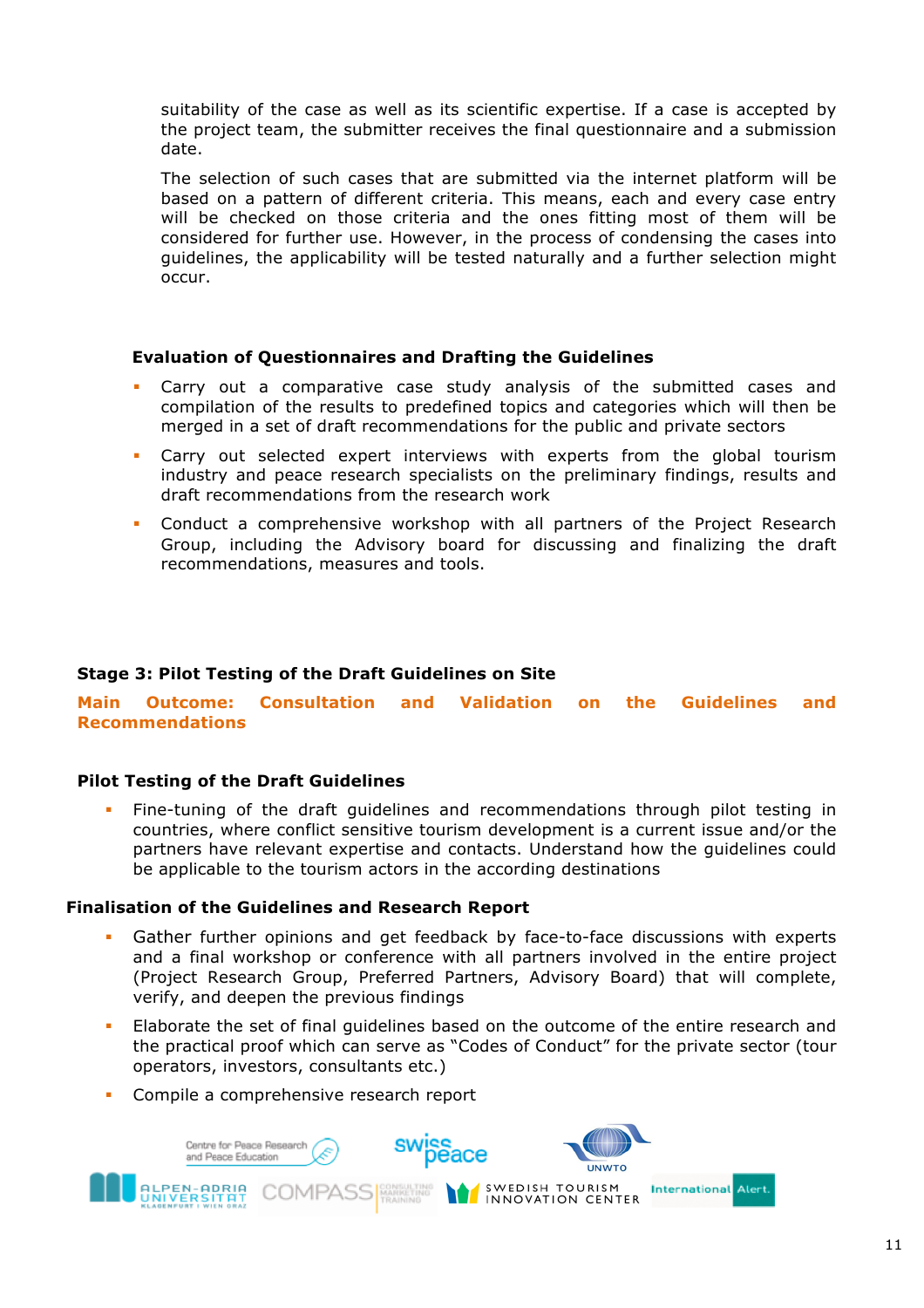# **Stage 4: Launch of guidelines**

**Main Outcome: Publication of the Guidelines and Recommendations on a global and national level**

## **Communication and Dissemination**

- Launch of the guidelines at a global and national level with the support of the online platform "Tourism, Conflict and Peace", the UNWTO and the International Advisory Board by using:
	- a. Press Releases, briefings, fact sheets, mailings
	- b. Online platforms
	- c. UNWTO and other press conferences and official UNWTO communication channels
	- d. Tourism Fairs (Madrid, Berlin and London, etc.)
	- e. Academic and business forums (journals and conferences)
- ! Present those guidelines in the framework of various UNWTO events and others for and from private sector stakeholders and/or in countries of relevance Familiarize the tourism sector in general and the private sector in particular on the outcome of this project. For this purpose it is foreseen to cooperate closely with the World Tourism Organization and its Affiliate Members, representatives of the private sector from all over the globe.

# **Stage 5: Next steps - Preparation of the next project stage**

# **Main outcome: Dissemination and implementation of guidelines and development of training and partnership models**

- ! Planning the continuation of the project and defining a sustainable business model that will secure long-term success and financing of the project., Examples of actvities are:
	- a. Future partnership models that will allow both private sector organisations as well as public offices to support and engage in the project
	- b. Define future on-line training models that will serve as a distribution channel of the results of the project.
	- c. Define long-term functional distributed organisation model
	- d. Define training concepts that will allow and support the dissemination of the findings of the project.

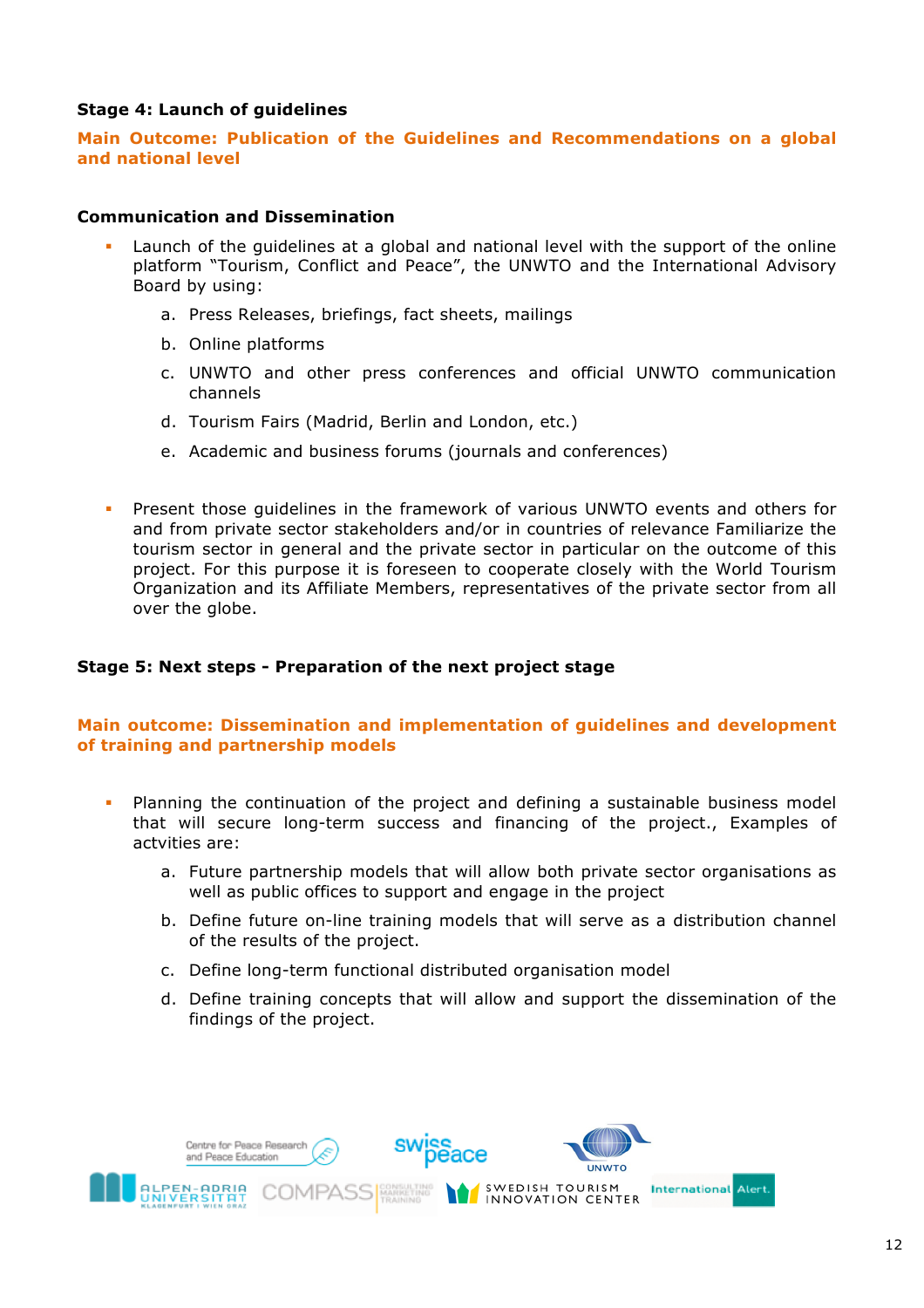$\blacksquare$  This stage of the project is not funded by the current proposed project. The project partner Swedish Tourism Innovation Center will therefore work actively with fundraising activities of the following stages of the project.

# **5. Project Team**

!



# **Center for Peace Research and Peace Education**

The Centre for Peace Research and Peace Education at the University Klagenfurt, Austria will take the official lead and will be responsible for overall coordination among the partners and for fundraising activities. It furthermore will closely coordinate the work with the World Tourism Organization within the framework of the Project "Tourism and Peace" that is jointly implemented at the University.

The Center will be represented by Cordula Wohlmuther and Werner Wintersteiner. Ms Wohlmuther is currently on special leave from her position as the Deputy Regional Director for Europe in the World Tourism Organization, and is now the Project Coordinator of the Project Tourism and Peace at the Peace Centre in Klagenfurt, Austria. Dr. Wintersteiner is the founding Director of the Peace Centre and his main research fields are peace education, cultural dimensions of peace, literature and peace, globalization, post-colonialism, transculturality and literature.

# **COMPASS GmbH**

!!!!!!!!!!!!!!!!!!!!!!!!!!!!!!!!!!!!!!!!!!!!!!!!!!!!!!!!!!!!

The research team of COMPASS will consist of the two managing directors Martina Leicher and Karsten Palme (co-authors of the DSF-study<sup>9</sup>) 'Tourism, Peace and Conflict: Effects, Strategies and the Private Sector Engagement in Peace-building' carried out for DSF-German Foundation for Peace Research that was elaborated by swisspeace, CBS Cologne Business School and COMPASS GmbH in 2011, hereinafter called DSF-study) as well as a

<sup>9</sup> JORAS U./PALME K./ALLURI R./LEICHER M./, Tourism, Peace and Conflict: Effects, Strategies and the Private Sector Engagement in Peace-building, elaborated by swisspeace, CBS Cologne Business School and COMPASS GmbH and carried out for DSF- German Foundation for Peace Research, Osnabrück, DSF No 26, 2011

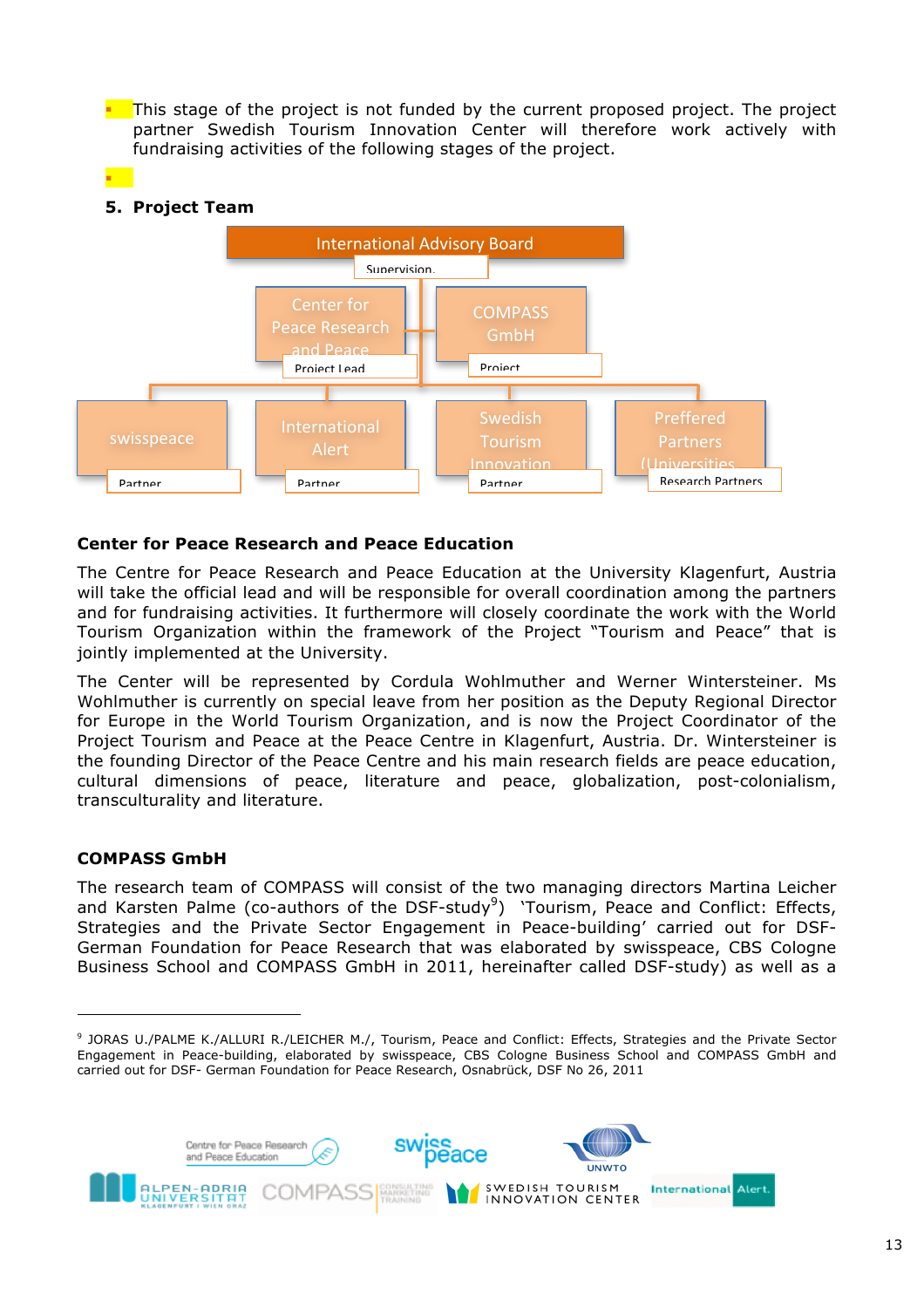senior consultant, a junior consultant, an IT specialist and a scientific assistant. COMPASS will take over the entire lead and project management within this project. COMPASS is an internationally operating tourism consulting company with a focus on developing countries, tourism and peace research as well as cross-border tourism development.

## **swisspeace**

The research team of swisspeace will consist of Rina Alluri (co-author of the DSF-study), Andreas Graf and Andrea Iff as well as several experts in the case study destinations. Swiss Peace is the project's adviser, when it comes to the development of the guidelines. In the practice test stage, swisspeace provides its experts and its network of test-destinations and reviews the selected guidelines of their practical applicability. As a practice-oriented peace research institute, swisspeace carries out research on violent conflicts and their peaceful transformation. The Foundation aims to build up Swiss and international organizations' civilian peace-building capacities by providing trainings, space for networking and exchange of experiences. It also shapes political and academic discourses on peace policy issues at the national and international level through publications, workshops and conferences.

# **International Alert**

The research team of International Alert will consist of Dr. Ulrike Joras (co-author of the DSF-study) and Diana Klein. International Alert is the project's adviser, when it comes to the development of the guidelines. In the practice test stage, swisspeace provides its experts and its network of test-destinations and reviews the selected guidelines of their practical applicability. International Alert is a 27-year old peace-building organisation helping conflict-affected people to increase prospects for peace and security. Advising governments, international organizations and the private sector, International Alert specializes in cross-cutting peace and security themes – the economy, climate change, gender, international institutions' roles, development aid impact, and the effects of good and bad governance. They provide research and analysis on Fragile and Conflict Affected States (FCAS); implement peace-building programmes; and support others with conflictsensitivity.

More specifically, International Alert has been engaging with the private sector for over a decade, researching its role in conflict and peace and assisting businesses in mitigating conflict risks and impacts. International Alert is one of the founding members of the Voluntary Principles on Security and Human Rights and the author of Conflict Sensitive Business Practice: Guidance for the extractive industry.

# **Swedish Tourism Innovation Center**

The core team from the Swedish Tourism Innovation Center (STIC) consists of Jan Lundin, CEO, and Emilie Eliasson Hovmöller, Head of Communications.

STIC is a national and international arena and platform for cross-border collaboration for increased innovation related to tourism. STIC will, through national and international collaboration, create conditions that support and stimulate innovation where tourism is a tool to meet global societal challenges. One example is the international "Down to Earth for Tourism", launched at the Rio +20 United Nation conference on sustainable development.

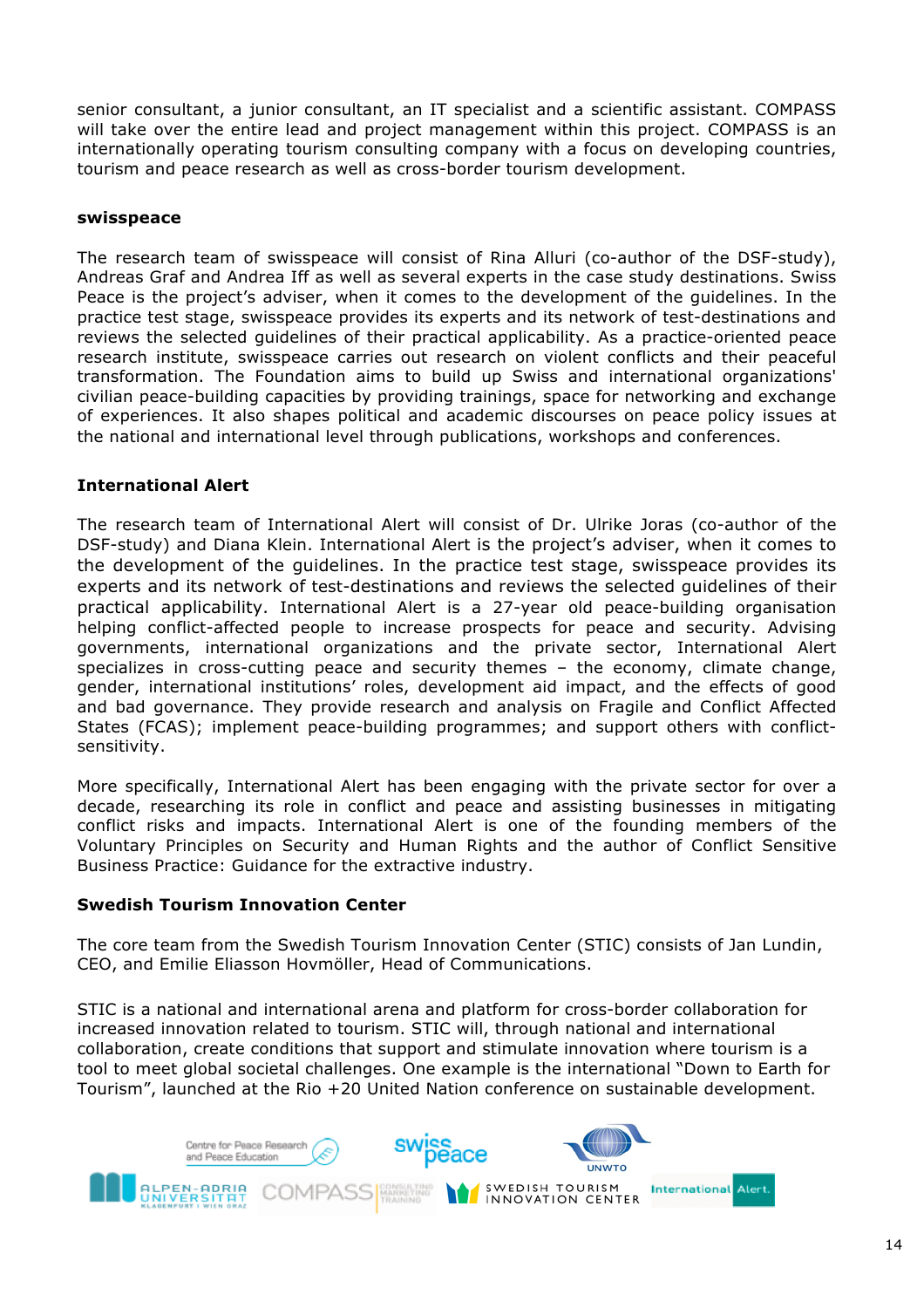The project is a Swedish initiative being developed together with UNWTO and recognized internationally as a high-profile project with space as a catalyst for innovative solutions for sustainable tourism development.

Down to Earth for Tourism aims at developing tools and models for innovative solutions that can be used globally and help countries, regions and future tourist destinations, accommodation and tourist attractions towards sustainable development. Pilot projects have already been carried out in China and Scandinavia and another step is now taken towards new pilot projects around the world.

Down to Earth for Tourism is an interdisciplinary program that involves the space sector, industry and universities/academy in innovation processes identifying sustainable solutions to future challenges for sustainable tourism development across borders.

STIC's main contribution will be in the area of operational Strategic Communication, organizing summits, meetings, seminars and developing communication tools and training concepts for the private sector and policy makers. As well as development of future Partner shipmodels and fundraising actvities.

# **International Advisory Board**

An International **Advisory Board** composed of leading international experts in the field of tourism and peace will also provide advice and guidance to the project. Selected tourism and peace researchers as well as decision makers from the tourism industry will act as guides to steer the project into the desired direction: to develop an applicable handbook consisting of practical guidelines to deal with peace-building issues in conflict prone destinations.

The International Advisory Board will have the following responsibilities:

- **EXECUTE:** Monitoring of project stages
- ! Advisory role on methodologies applied in the research phases
- ! Provide for expert views on the draft guidelines
- **•** Offer an outside perspective
- ! Provide a diversity of knowledgeable opinions and experiences
- ! Pave the way for synergies and useful networks

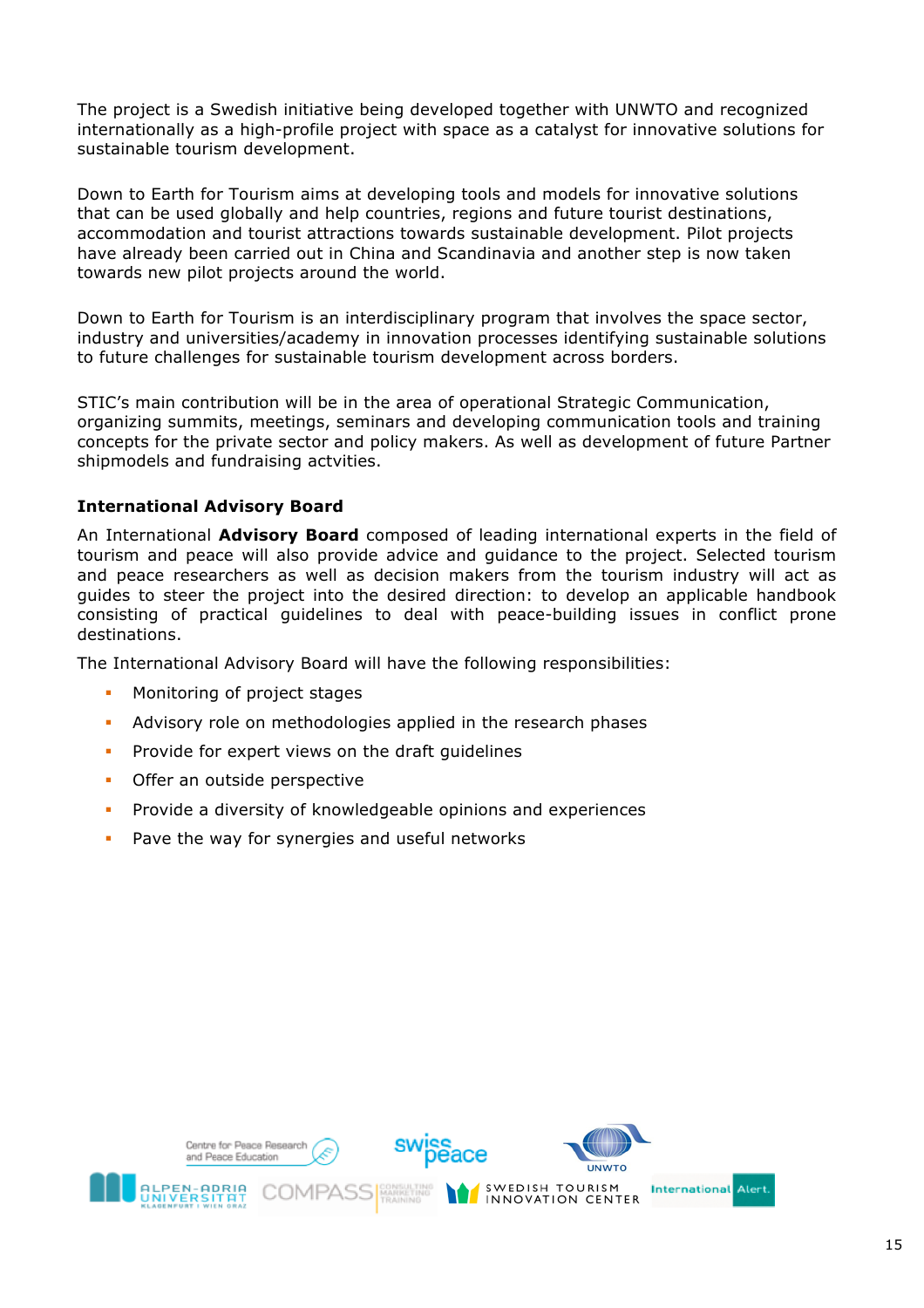# **6 Project Management**

Project principles are adapted in order to reach the main goal of developing a handbook with specific guidelines for the private tourism sectors. Here, the measures are given to illustrate the preparedness of the research team regarding this task (adapted from Foundation for European Sustainable Tourism (FEST), 2011). The holistic and sustainable approach of the project is a main driver and acts as a facilitator for the attainment of this project.



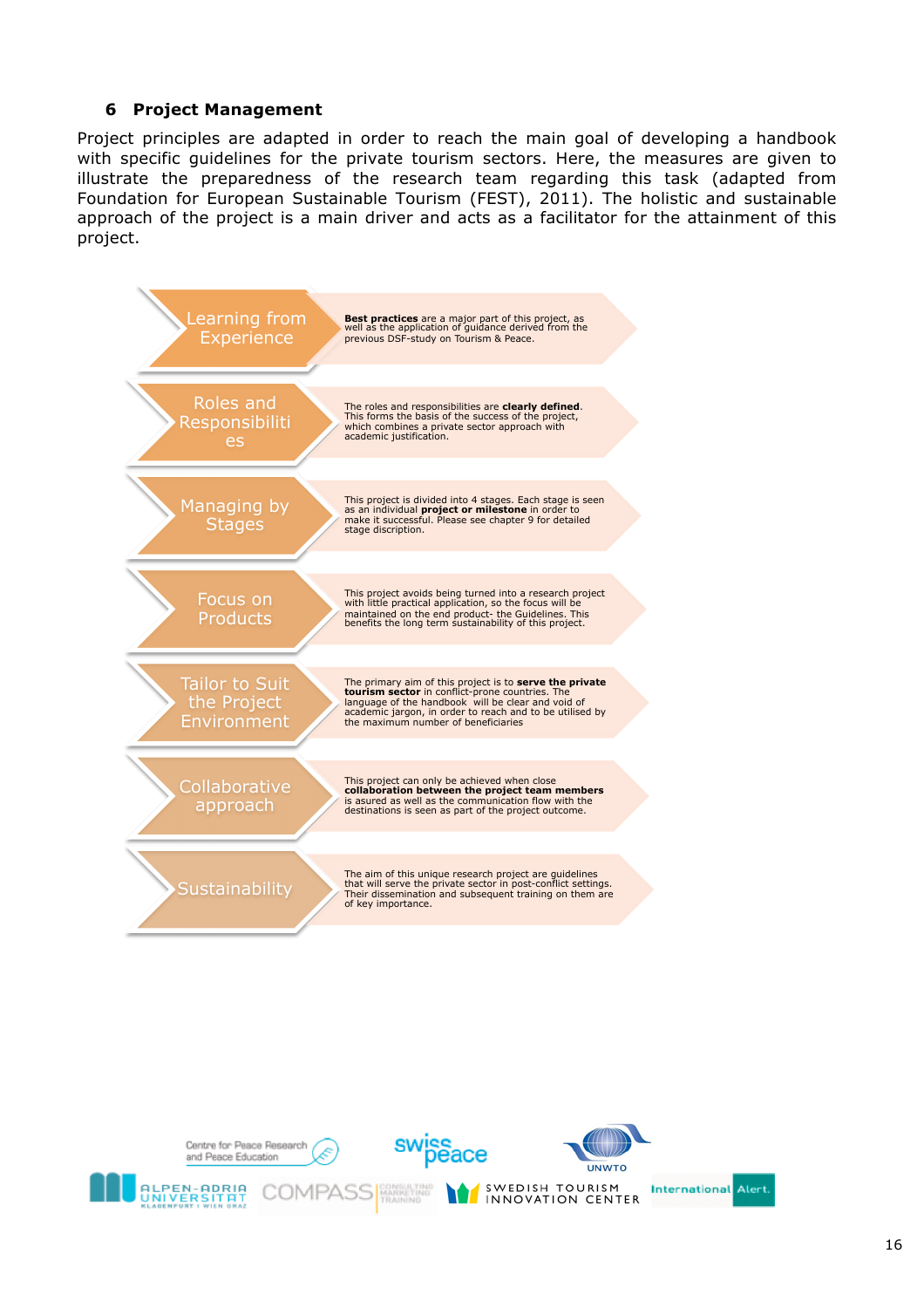# **7 Risks and mitigation**

The research team is aware of the possible risks and challenges of the proposed project and approaches them with caution and a thorough planning. One of the main critical success factors is the cooperation in the various countries and regions, where the questionnaires will be sent. For this purpose, it is planned to disseminate the questionnaires as broadly as possible, not only through available networks but also through official UNWTO channels.

- A possible risk will be that the answers received do not suffice in drafting relevant conclusions and subsequent guidelines. The project team will mitigate this through carrying out additional expert interviews that shall help to bridge any gaps in the drafting process of the guidelines.
- ! Other critical success factors are shown in the bubbles of the figure below. In the boxes the measures are presented which are implemented in this project and help to achieve the aim of developing a practical handbook with guidelines for the private tourism sector.

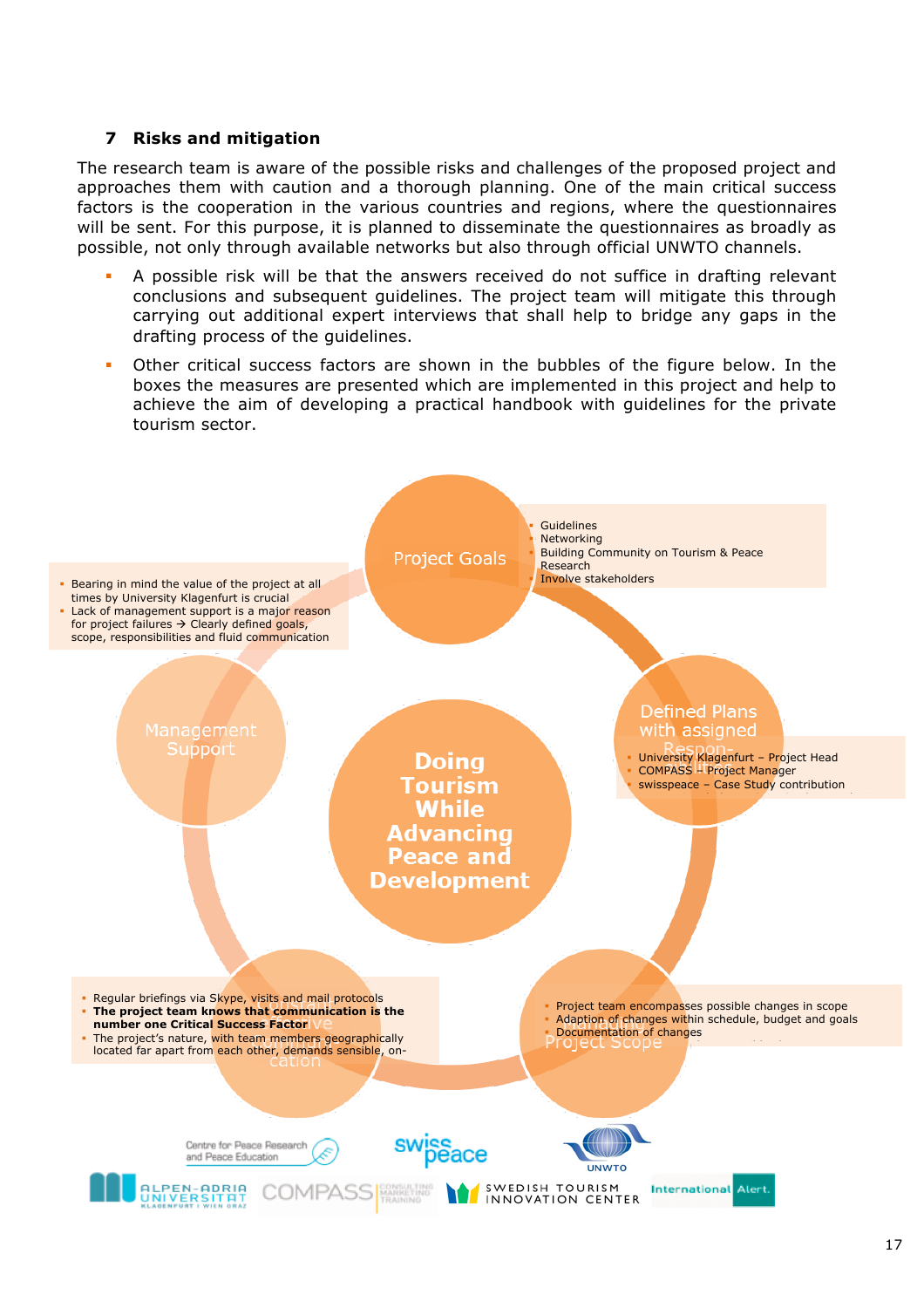# **8 Project sustainability**

The project is created as practically applicable as possible, in order to be sustainable. The following steps will be undertaken to achieve the project sustainability beyond its cycle:

- ! The Guidelines will be published. The publication will be disseminated through all available channels, including but not limited through the network of the World Tourism Organization (member states and affiliate members).
- ! The Guidelines will be presented at various events. Such events may include tourism fairs or tourism related workshops and seminars. Also events that are linked to conflict management will serve as a hub for their dissemination.
- ! Project partners will explore the possibility of training to accompany the guidelines and fundraise for such training throughout the project cycle.
- ! The scientific community will be maintained as a platform for the exchange of all those who apply the guidelines, but also to continuously develop the topic further. The platform will be hosted by one of the project partners.
- ! A translation into German, Russian and Spanish will be explored and fundraised for.

#### **9 Budget see Appendix II**